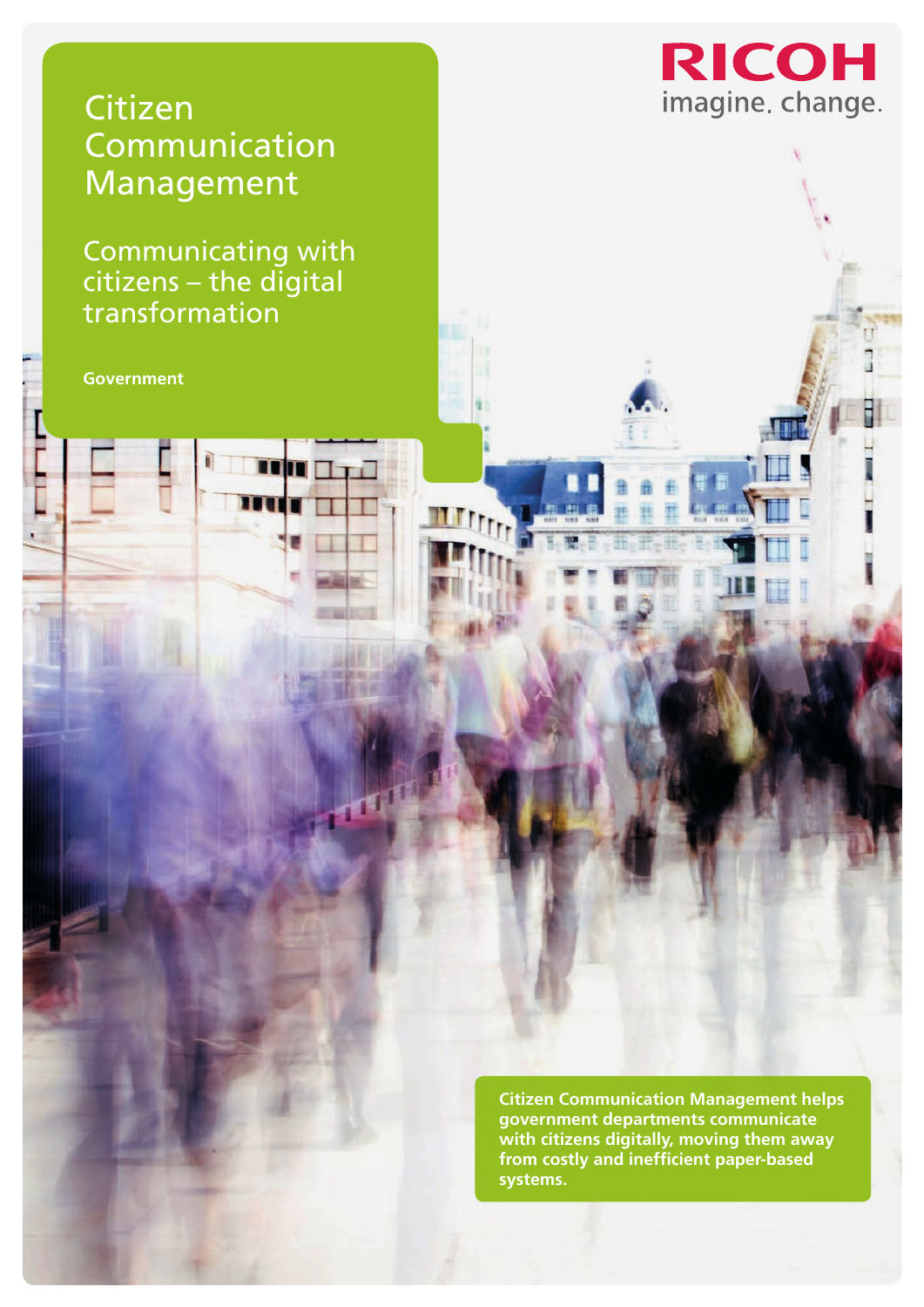

## Achieving more with less…



\* E-Invoicing/E-Billing: The catalyst for AR/AP automation, Billentis. Sponsored by Ricoh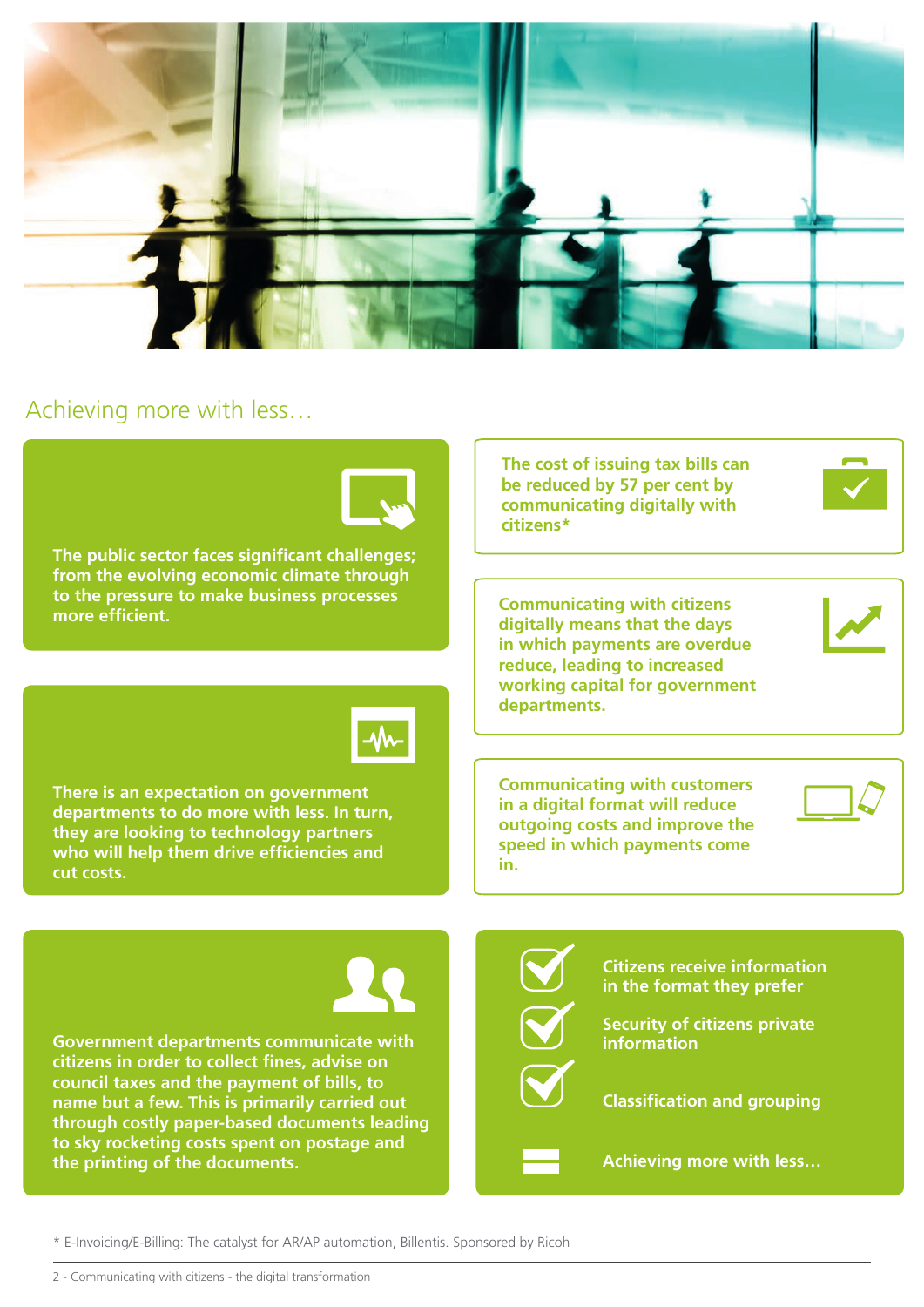

# Making the move to a digital workplace

Through a unique combination of consultancy and outsourcing, Ricoh's Citizen Communication Management service empowers government departments to communicate with citizens digitally.

The service ensures that citizens will receive communication from government departments in the format they prefer leading to significant cost savings and the potential for increased revenue.

Ricoh will assume responsibility for all paper-based documents from day one, scanning and archiving them into the existing system. This allows the department to then convert all future documents into a digital format, no matter the channel they receive it through. They are then equipped to manage the out bound flow of information to citizens by ensuring they receive communications in the format they prefer.

Especially in the case of sending reminders for overdue costs, distributing digitally (for example, by email) will greatly reduce spend on sending paper-based documents while also supporting the government organisation's transition to more digital ways of working as outlined in the European Digital Agenda.

All data gathered and communications are available to government departments 24/7 in the secure Ricoh cloud. Our Level 3 data centres include multi-layer security and disaster recovery options, making it a highly secure and dependable environment to process and store confidential data.

# Key Benefits

- Citizens receive information in the format they prefer, improving the reputation and decreasing the costs of government departments
- Scanning and data capture enhances the security of citizens private information
- Classification and grouping of consignments can lead to a reduction in post



#### **Figure 1: Citizen Communication Management Workflow**

Citizen Communication Management helps government departments communicate with citizens digitally